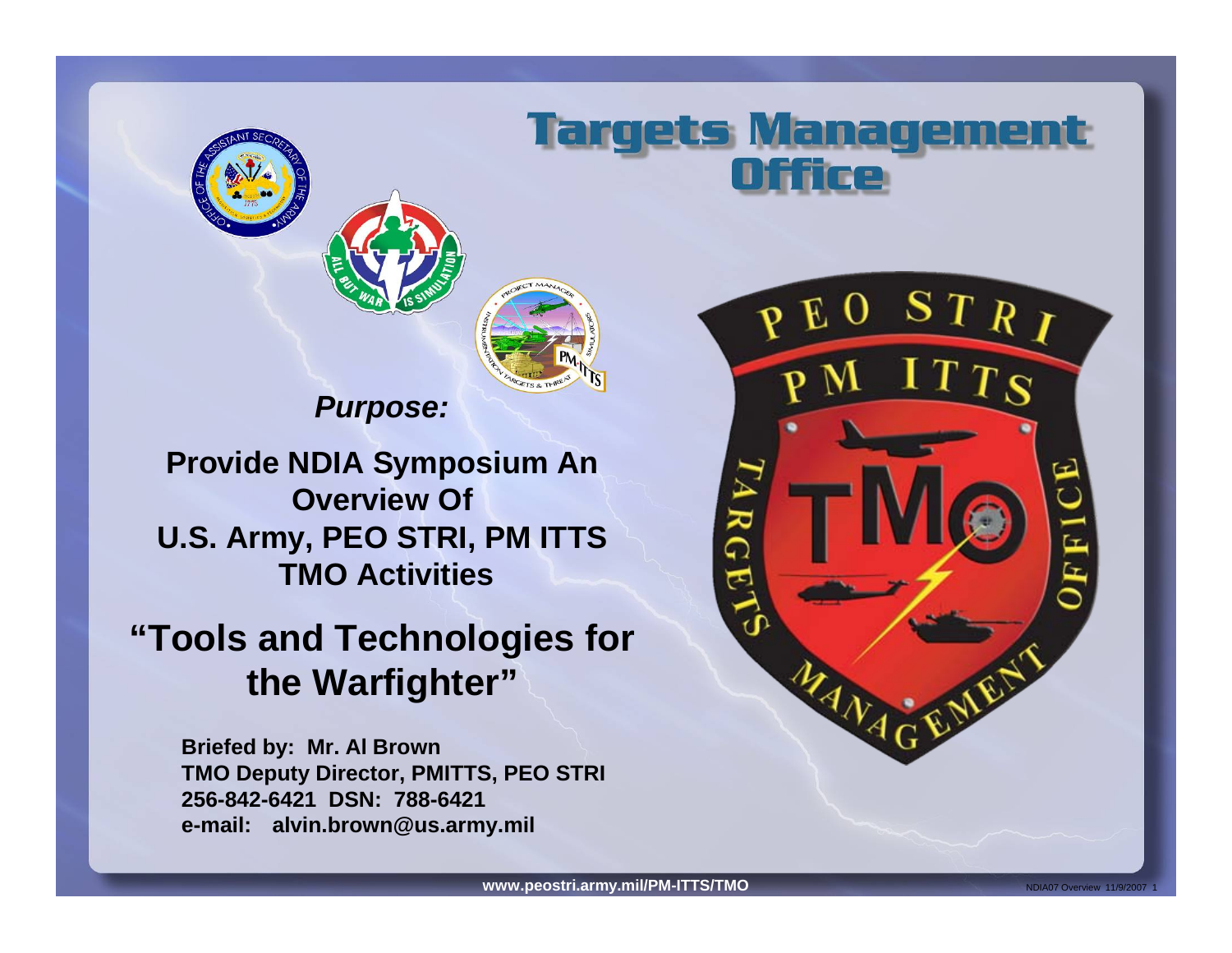



## *False Impression Caveat*

**Targets, Management Office** 

It should be explicitly noted that the U.S. Government makes no official commitment nor obligation to provide any additional detailed information or agreement of sale on any of the systems/capabilities portrayed during this presentation that have not been authorized for release.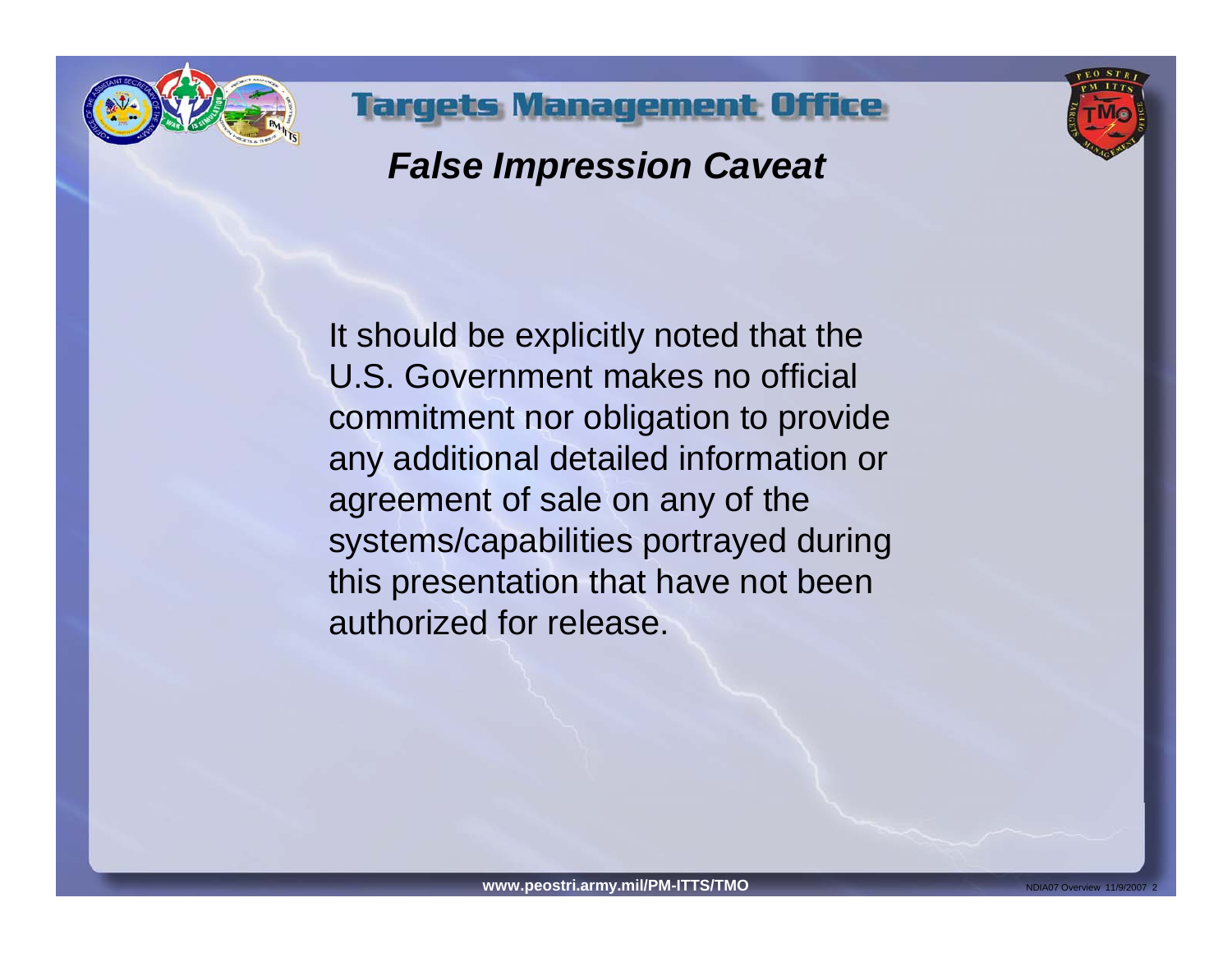







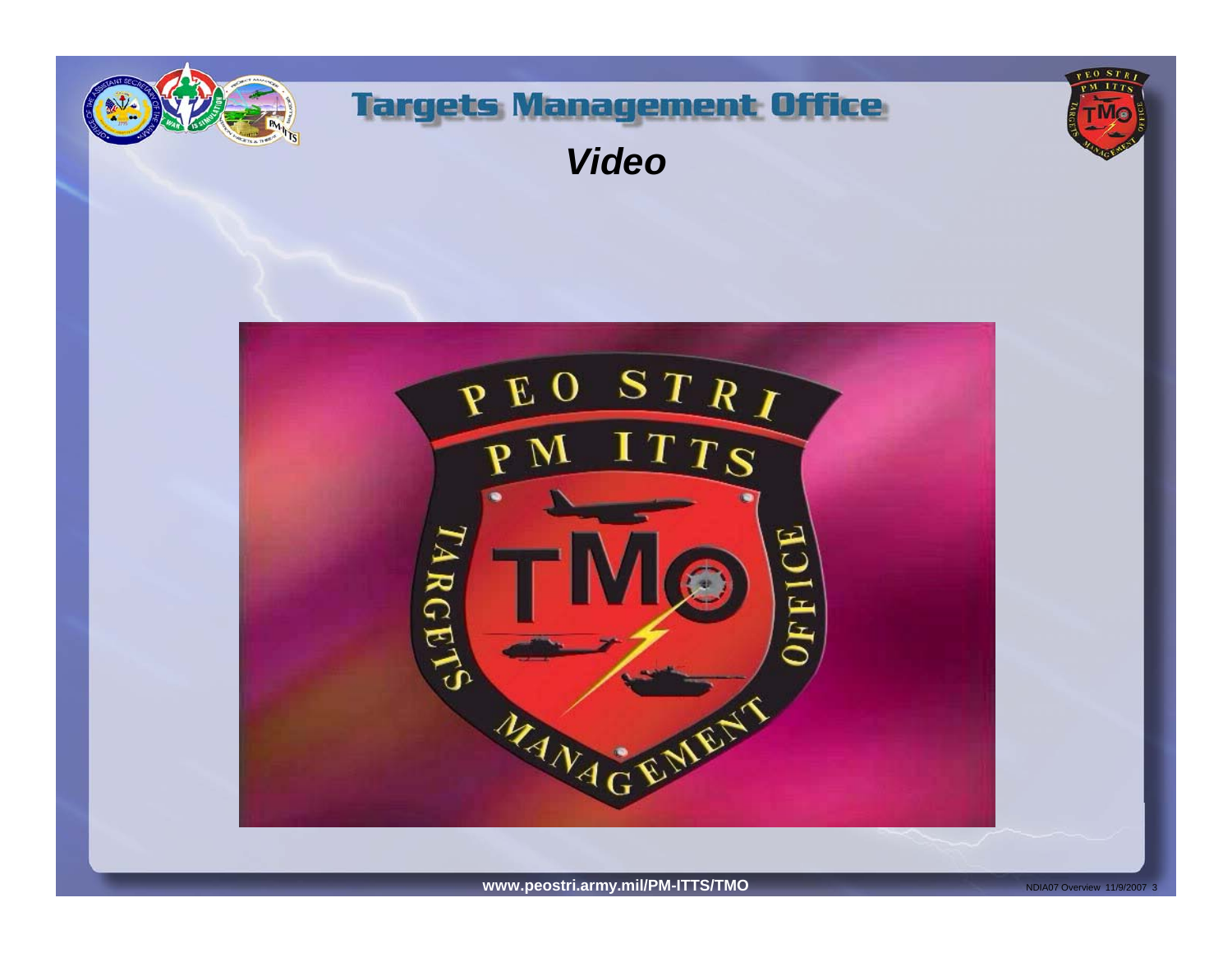



*OUTLINE*



- **Mission**
- **Activities**
- **Customer Base**
- **Organization (Tie-in with Testing & Training)**
- **Recently Developed Products**
- **Future Efforts**
- **Summary**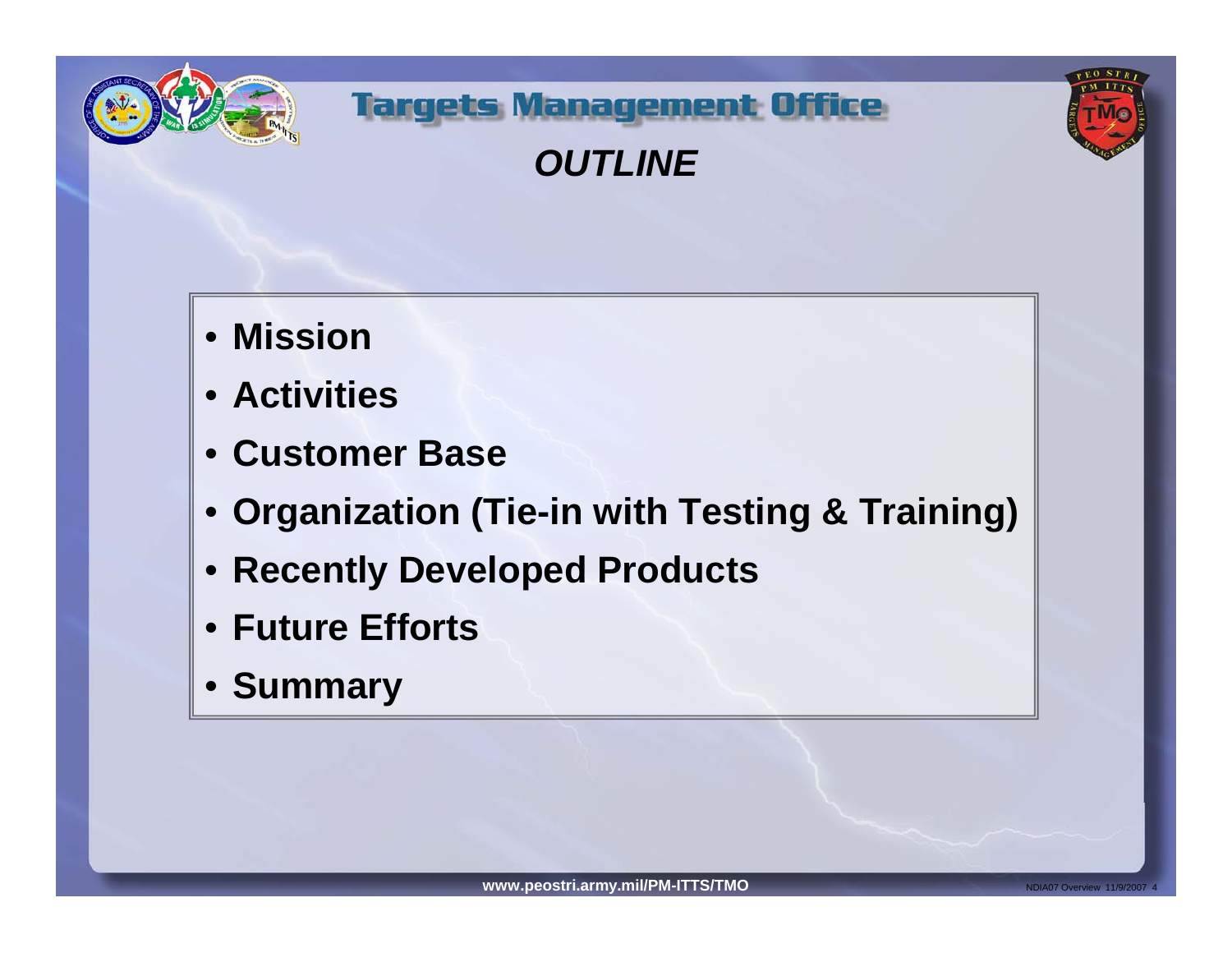





**MANAGE THE LIFE CYCLEACQUISITION OF TECHNICALLY OPTIMIZED, INTEROPERABLE AND ADAPTABLE TARGETS, TARGET CONTROL SYSTEMS AND GROUND RANGE SYSTEMS USED IN THE LIVE AND VIRTUAL TESTING, TRAINING AND MISSION REHEARSAL ENVIRONMENTS, PROVIDING BEST VALUE PROCUREMENT, AND SUPERIOR LIFE CYCLE SUSTAINMENT AND OPERATION WHEN REQUIRED, FOR THE U.S. ARMY TRANSFORMATION, FUTURE FORCES, JOINT SERVICES, ALLIED CLIENTS AND GOVERNMENTAL AGENCIES**

## **We respond to customer needs and institutional requirements**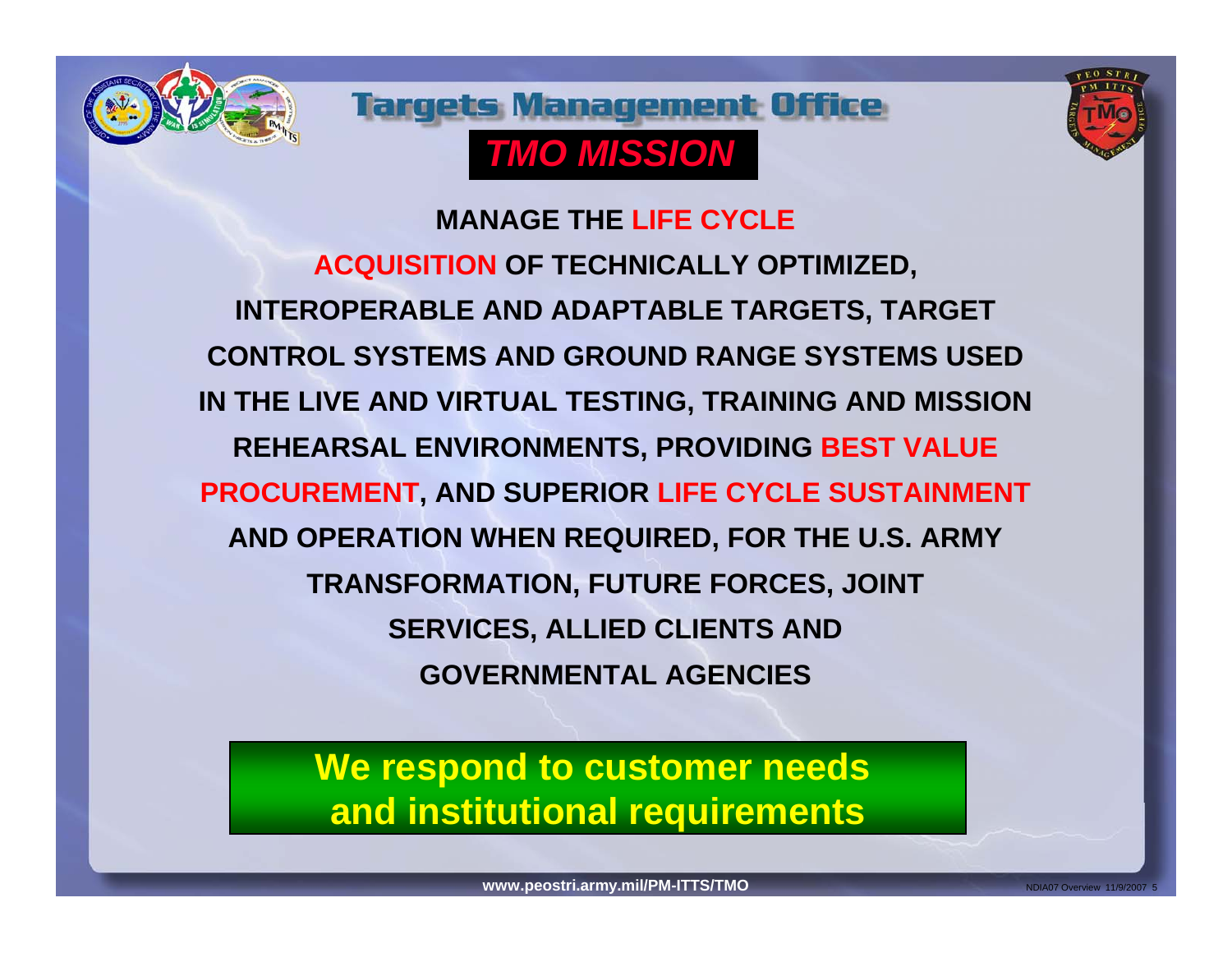

## *PRIMARY ACTIVITIES*











### **Based on customer target requirements**

- **Aerial Fixed and Rotary Wing**
- **Mobile Ground / Foreign Materiel**
	- **"Real Deal Steel"**
	- **Surrogates**
- **Virtual Models and Simulations**
- **Precision Targetry Systems**
- **Auxiliary / Ancillary Equipment**













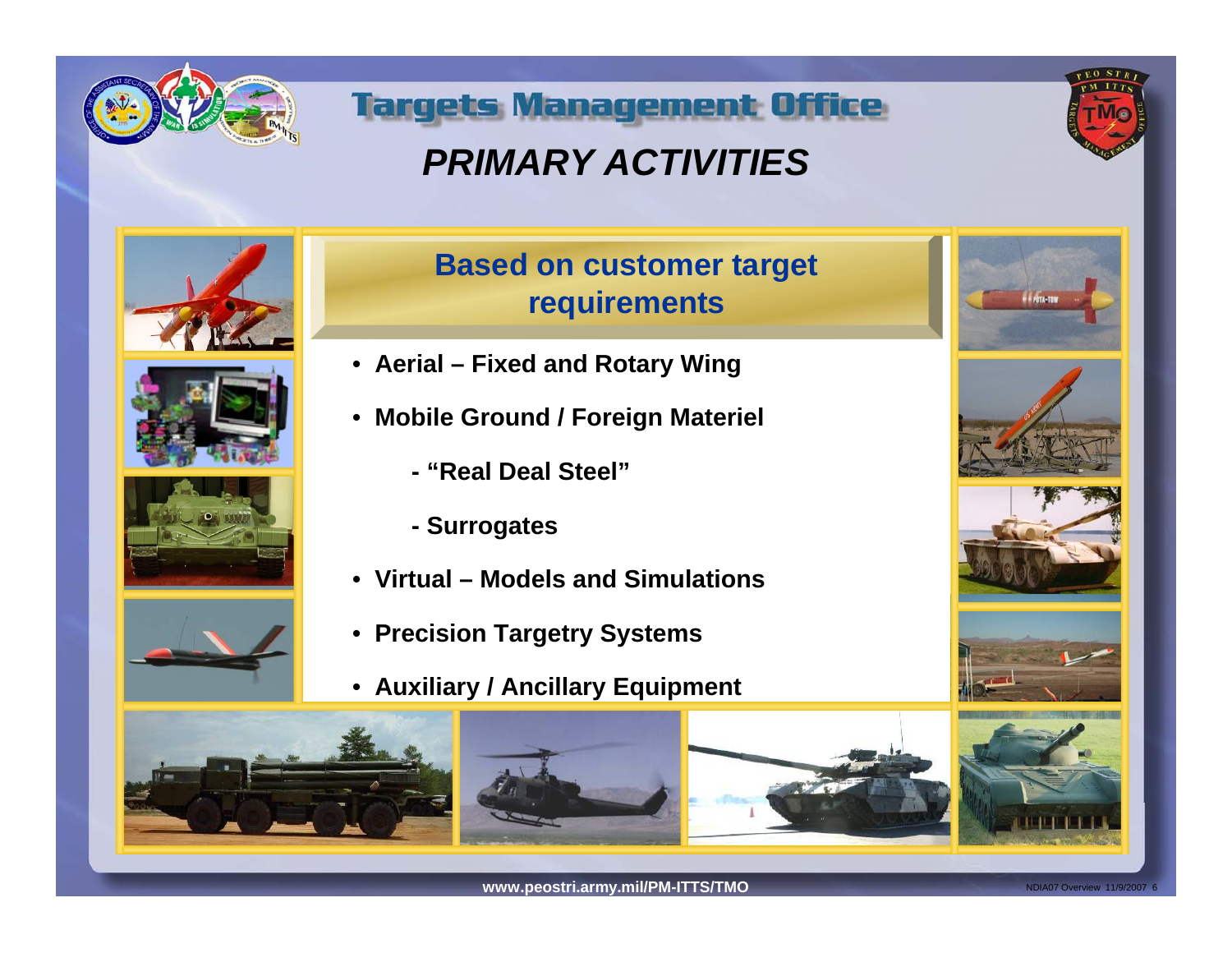



*WHAT WE DO*





## Develop products

## Buy products



## AND we – Fly 'em – Drive 'em– Fix 'em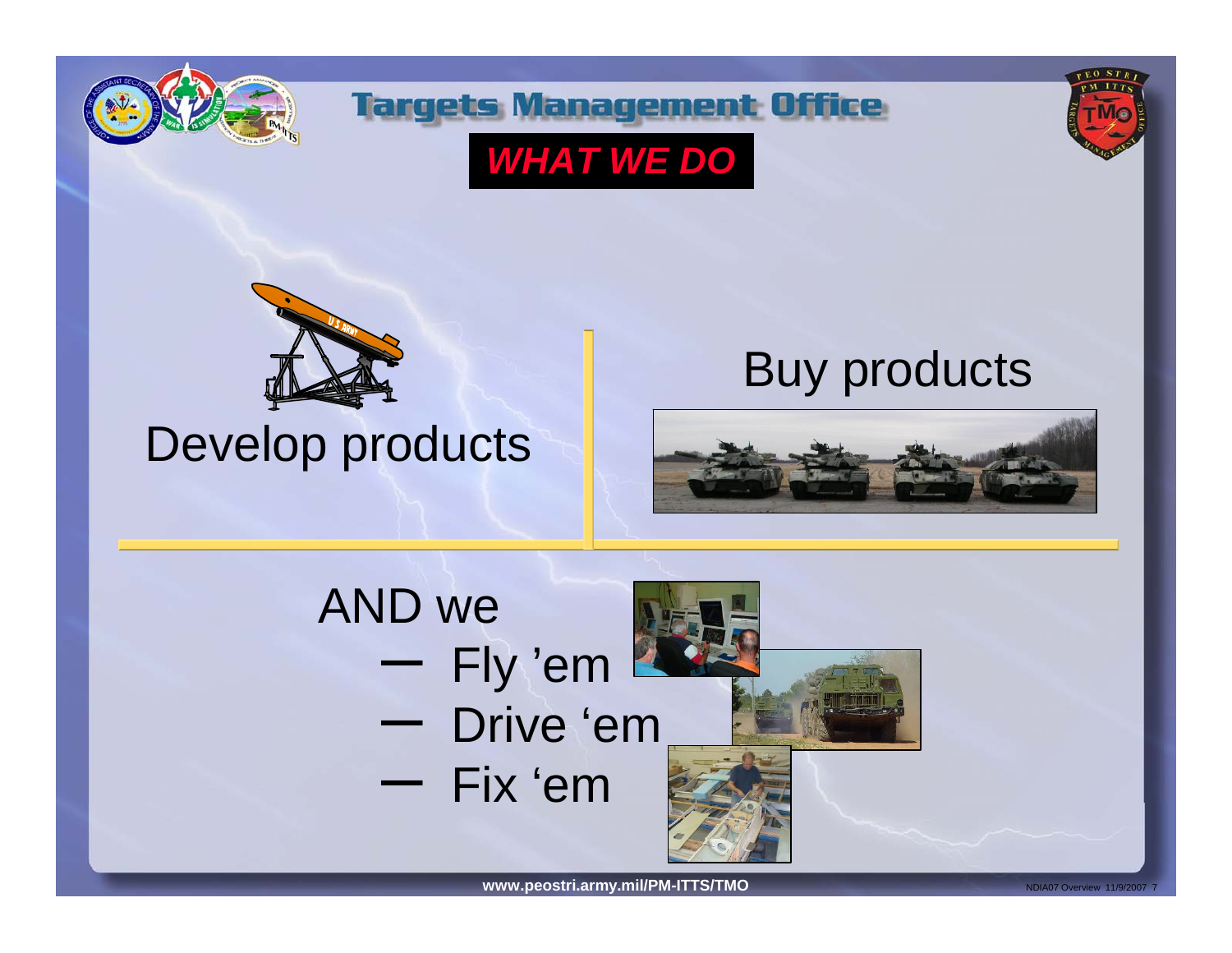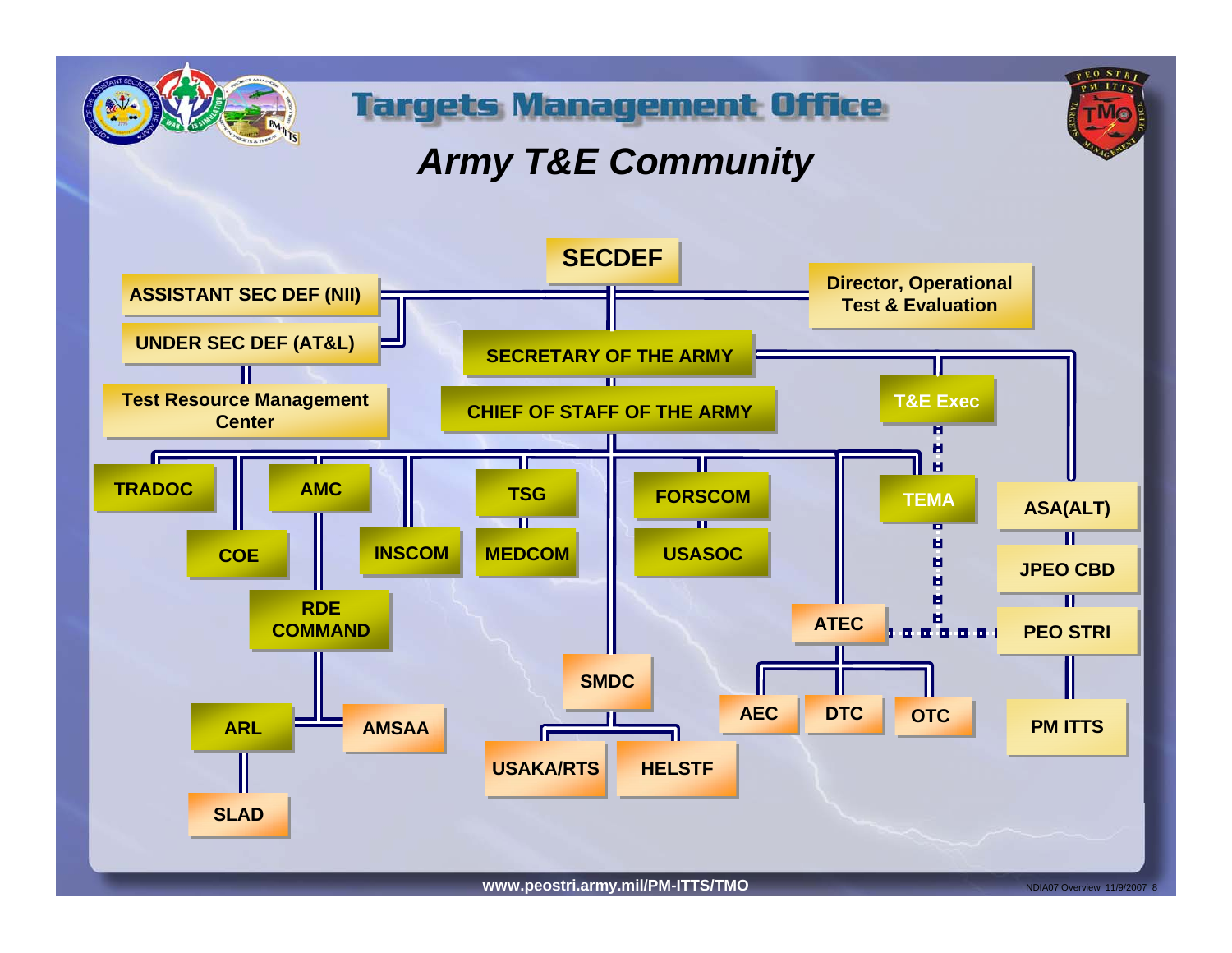



## *What we have developed recently*

**Targets Management Office** 

# Threat Vehicle Low Cost Movers Surrogate Targets Virtual Targets**MANH-FIN JCHAAT**

UAS-Ts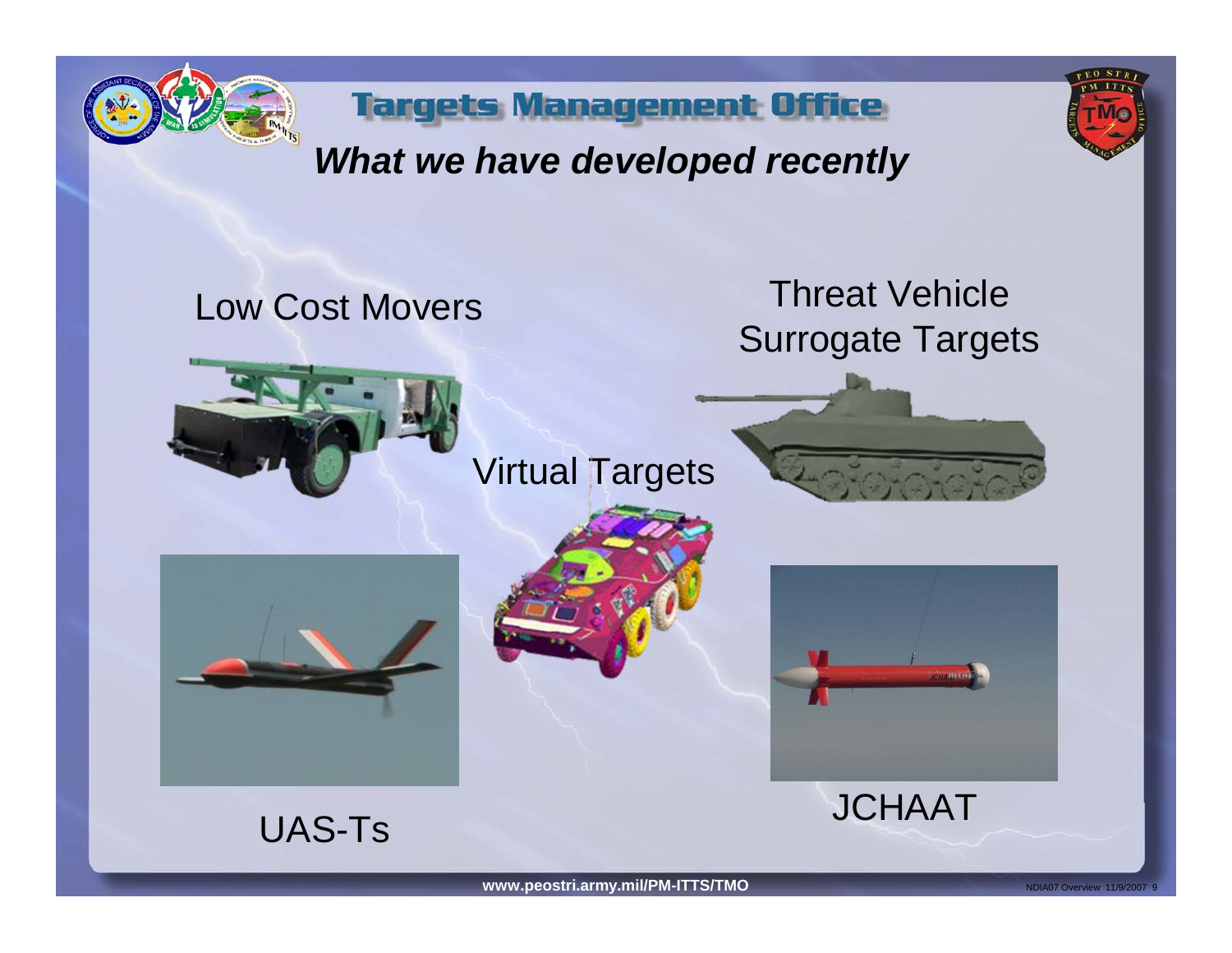

### *Things we plan to develop/purchase in the next five years*

## Precision Targets RPVTs



**Looking at enhance current** 





**technology areas to capabilities**



Rotary Wing **Targets**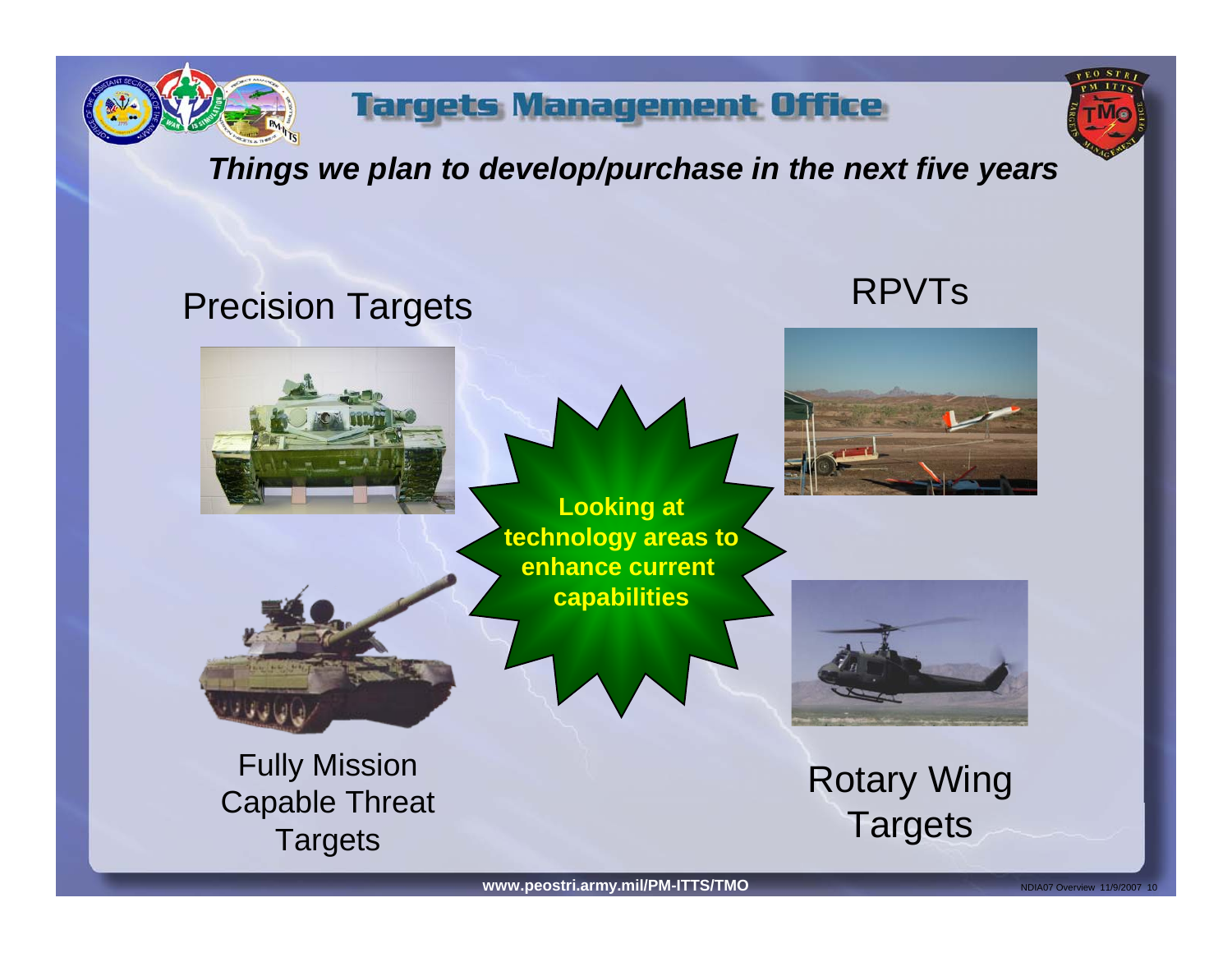

## *An Individual Product we plan to develop/purchase during the next five years*

## **Precision Targets**



*Develop state-of-art signature technologies and applications for use on existing targetry or new targetry development efforts to support Army requirements.*

### **Develop concepts that:**

- •Minimize cost
- •Maximize signature fidelity visual and thermal
- •Minimize logistic requirements reduce handling cost, easily transportable, easy to assemble, recyclable
- •Maximize utility adaptable to CCD&O technologies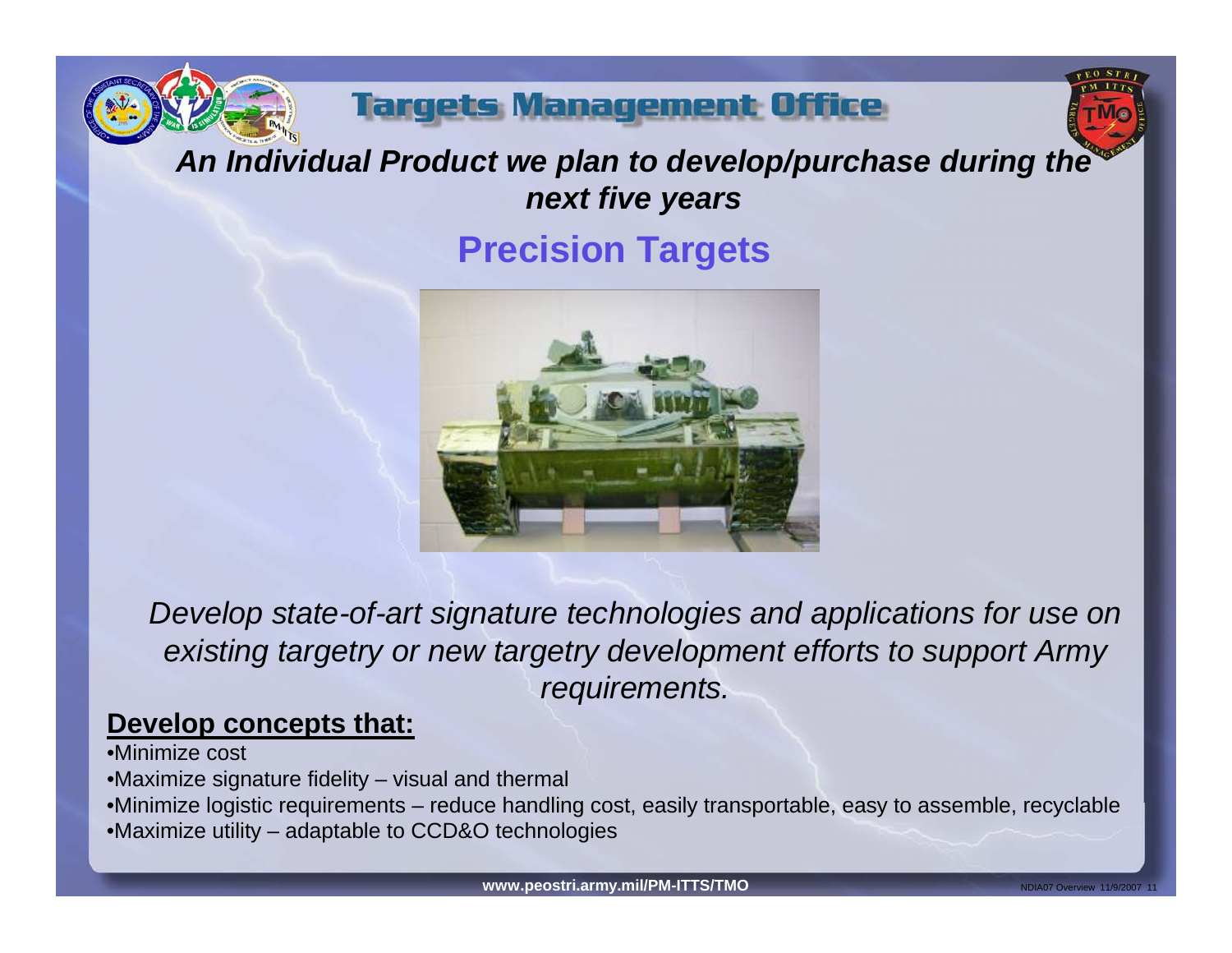



*An Individual Product we plan to develop/purchase during the next five years* **Fully Mission Capable Threat Ground Targets**



*Acquire and field fully mission capable latest version, Foreign Threat Mobile Ground Targets (MTB, IFV, and APC) to meet emerging requirements for threat representative missions.*

### **Capabilities will include:**

Operational Turrets **Communications** Shoot-back capability Operational Sights Smoke (VEESS, launchers) Ancilliary Equip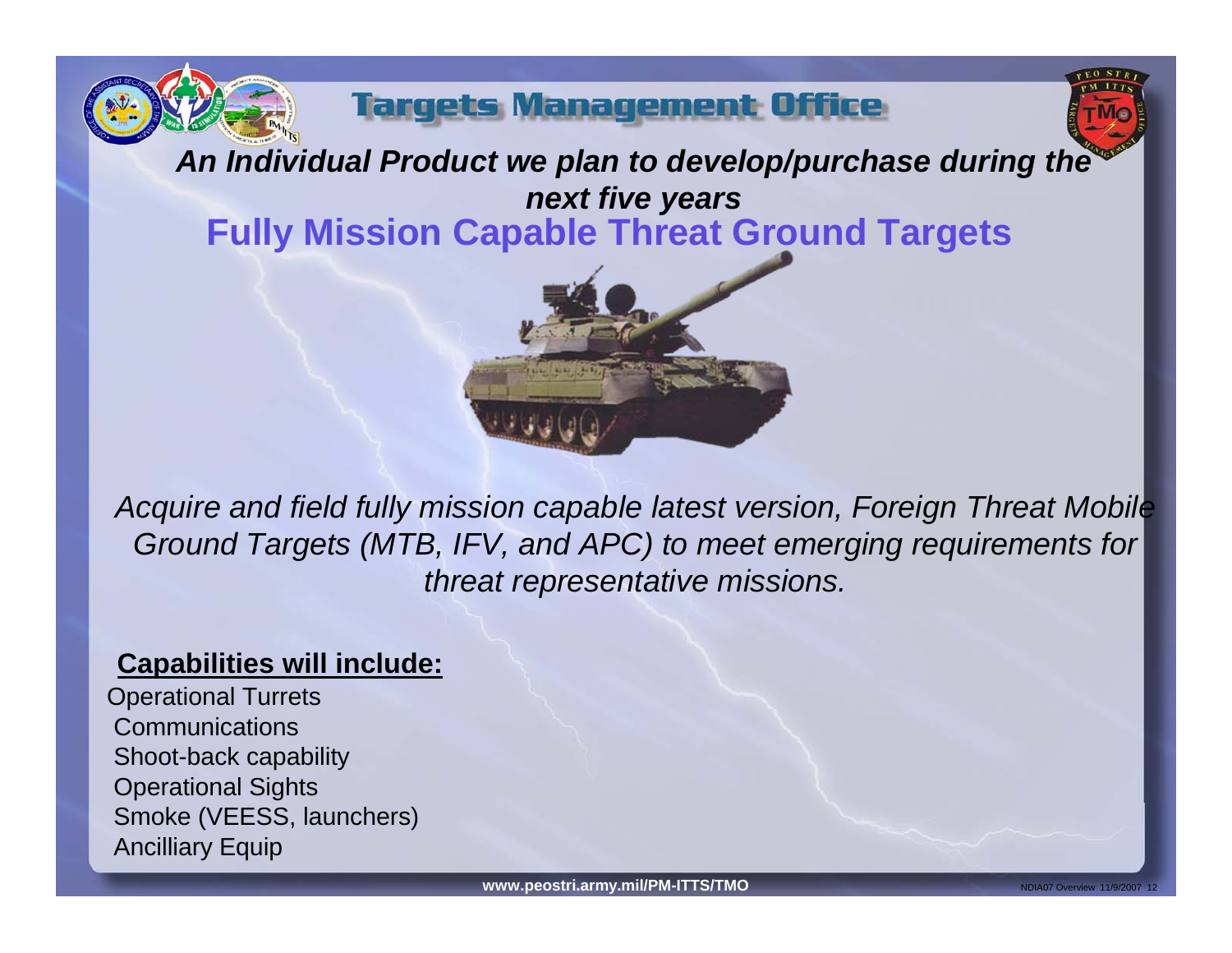



## *An Individual Product we plan to develop/purchase during the next five years* **Remotely Piloted Vehicle Targets**



*Provide targets with ancillary devices and contractor support services for STRAC mandated live-fire crew gunnery weapon qualifications and missile engagement events.*

Government Owned/Contractor Operated Aircraft.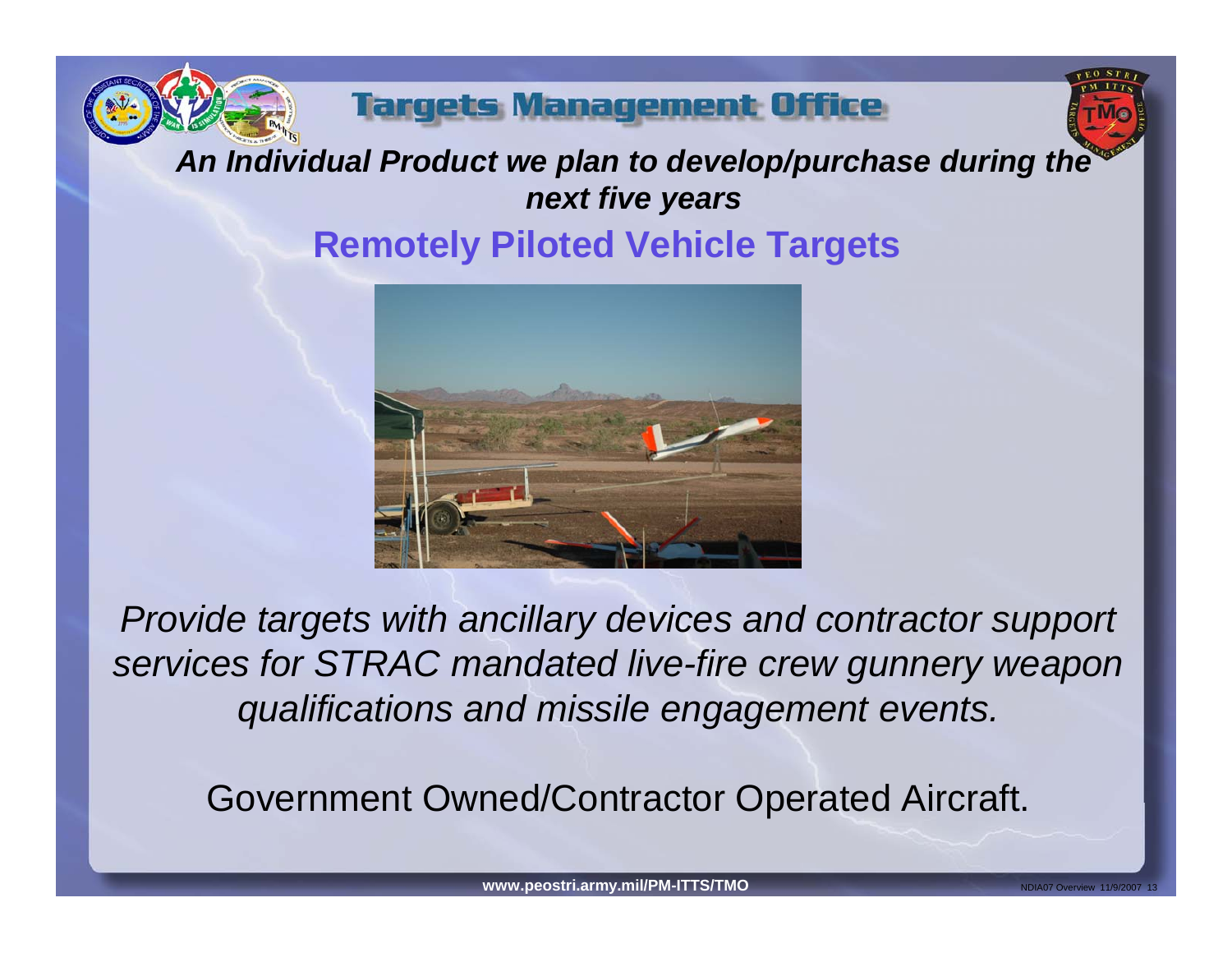



## *An Individual Product we plan to develop/purchase during the next five years*

**Rotary Wing Targets**





*present realistic, threat representative, helicopter targets for use by Test and Evaluation and by Training groups worldwide.*